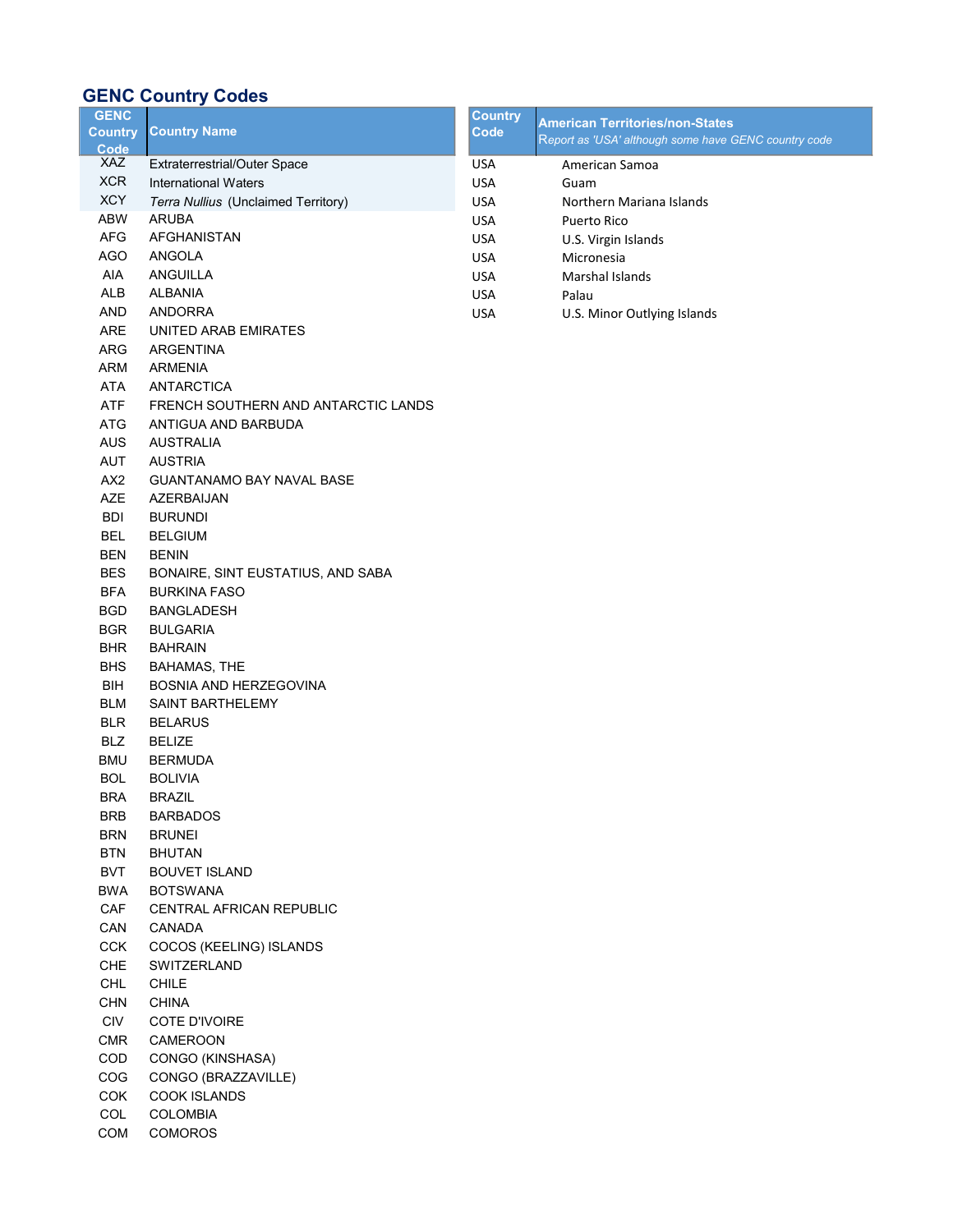CPT CLIPPERTON ISLAND CPV CABO VERDE CRI COSTA RICA CUB CUBA CUW CURACAO CXR CHRISTMAS ISLAND CYM CAYMAN ISLANDS CYP CYPRUS CZE CZECH REPUBLIC DEU GERMANY DGA DIEGO GARCIA DJI DJIBOUTI DMA DOMINICA DNK DENMARK DOM DOMINICAN REPUBLIC DZA ALGERIA ECU ECUADOR EGY EGYPT ERI ERITREA ESH WESTERN SAHARA ESP SPAIN EST ESTONIA ETH ETHIOPIA FIN FINLAND FJI FIJI FLK FALKLAND ISLANDS (ISLAS MALVINAS) FRA FRANCE FRO FAROE ISLANDS GAB GABON GBR UNITED KINGDOM GEO GEORGIA GGY GUERNSEY GHA GHANA GIB GIBRALTAR GIN GUINEA GLP GUADELOUPE GMB GAMBIA, THE GNB GUINEA-BISSAU GNQ EQUATORIAL GUINEA GRC GREECE GRD GRENADA GRL GREENLAND GTM GUATEMALA GUF FRENCH GUIANA GUY GUYANA HKG HONG KONG HMD HEARD ISLAND AND MCDONALD ISLANDS HND HONDURAS HRV CROATIA HTI HAITI HUN HUNGARY IDN INDONESIA IMN ISLE OF MAN IND INDIA IOT BRITISH INDIAN OCEAN TERRITORY IRL IRELAND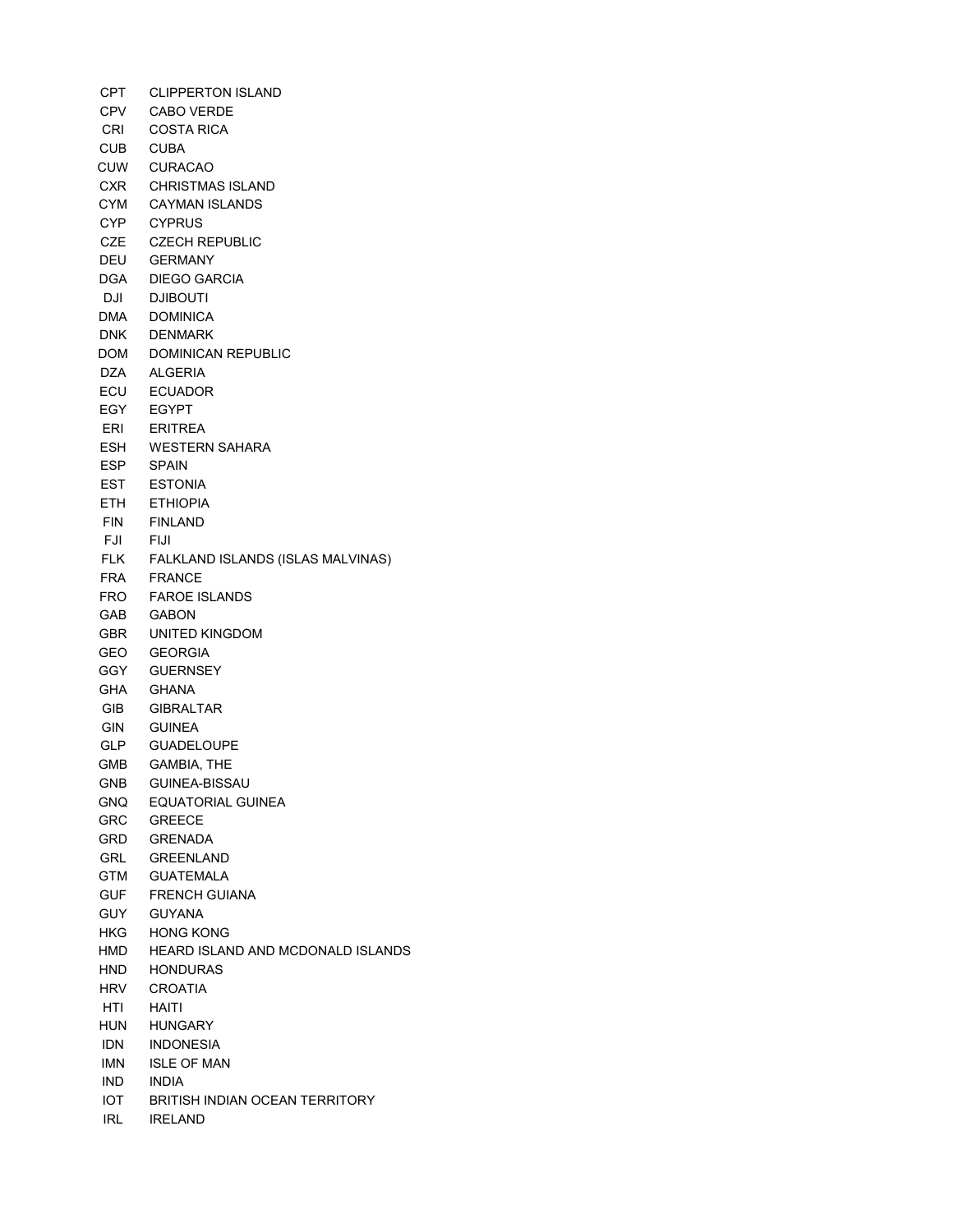IRN IRAN IRQ IRAQ ISL ICELAND ISR ISRAEL ITA ITALY JAM JAMAICA JEY JERSEY JOR JORDAN JPN JAPAN KAZ KAZAKHSTAN KEN KENYA KGZ KYRGYZSTAN KHM CAMBODIA KIR KIRIBATI KNA SAINT KITTS AND NEVIS KOR KOREA, SOUTH KWT KUWAIT LAO LAOS LBN LEBANON LBR LIBERIA LBY LIBYA LCA SAINT LUCIA LIE LIECHTENSTEIN LKA SRI LANKA LSO LESOTHO LTU LITHUANIA LUX LUXEMBOURG LVA LATVIA MAC MACAU MAF SAINT MARTIN MAR MOROCCO MCO MONACO MDA MOLDOVA MDG MADAGASCAR MDV MALDIVES MEX MEXICO MKD MACEDONIA MLI MALI MLT MALTA MMR BURMA MNE MONTENEGRO MNG MONGOLIA MOZ MOZAMBIQUE MRT MAURITANIA MSR MONTSERRAT MTQ MARTINIQUE MUS MAURITIUS MWI MALAWI MYS MALAYSIA MYT MAYOTTE NAM NAMIBIA NCL NEW CALEDONIA NER NIGER NFK NORFOLK ISLAND NGA NIGERIA NIC NICARAGUA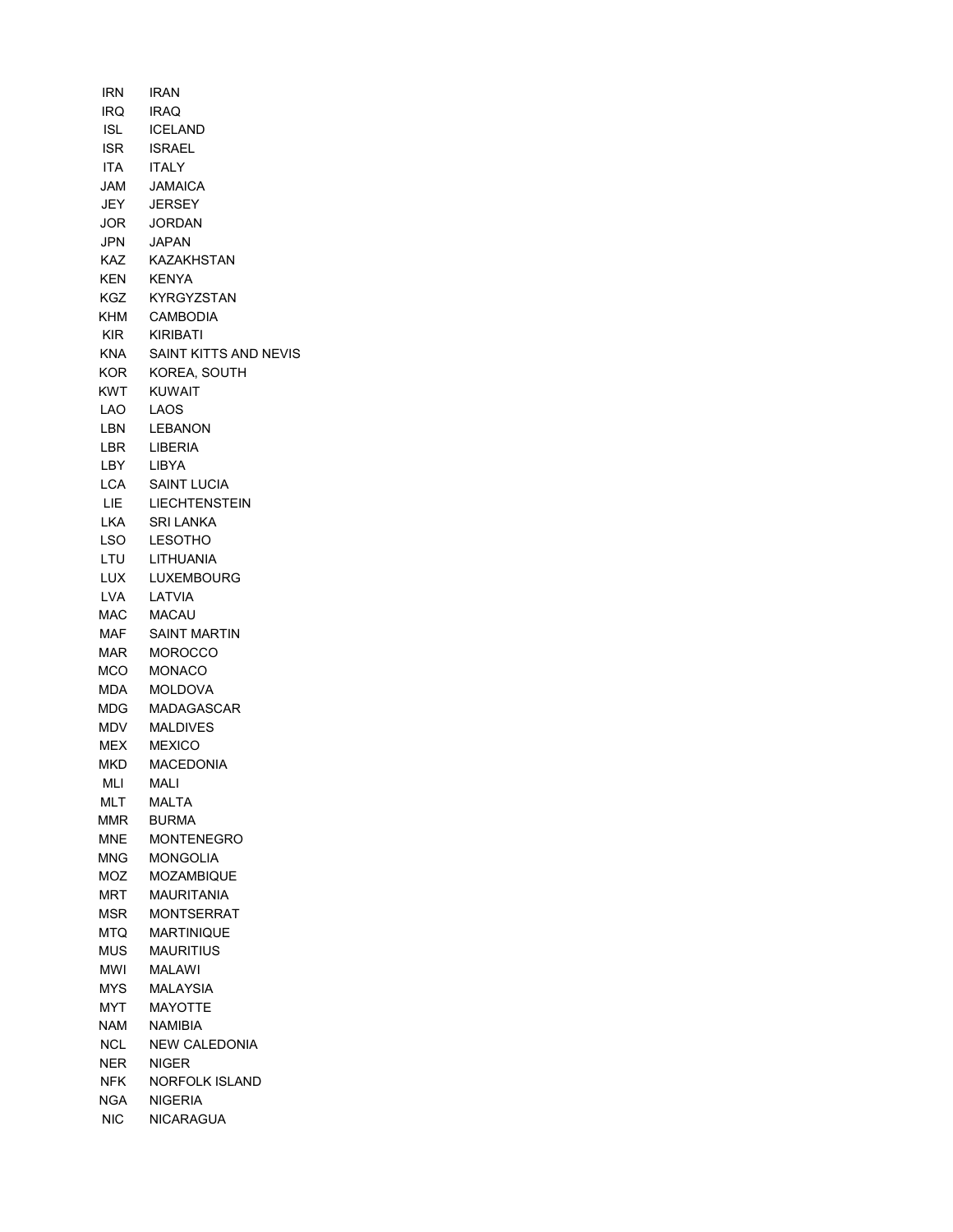NIU NIUE NLD NETHERLANDS NOR NORWAY NPL NEPAL NRU NAURU NZL NEW ZEALAND OMN OMAN PAK PAKISTAN PAN PANAMA PCN PITCAIRN ISLANDS PER PERU PHL PHILIPPINES PNG PAPUA NEW GUINEA POL POLAND PRK KOREA, NORTH PRT PORTUGAL PRY PARAGUAY PYF FRENCH POLYNESIA QAT QATAR REU REUNION ROU ROMANIA RUS RUSSIA RWA RWANDA SAU SAUDI ARABIA SDN SUDAN SEN SENEGAL SGP SINGAPORE SGS SOUTH GEORGIA AND SOUTH SANDWICH ISLANDS SHN SAINT HELENA, ASCENSION, AND TRISTAN DA CUNHA SLB SOLOMON ISLANDS SLE SIERRA LEONE SLV EL SALVADOR SMR SAN MARINO SOM SOMALIA SPM SAINT PIERRE AND MIQUELON SRB SERBIA SSD SOUTH SUDAN STP SAO TOME AND PRINCIPE SUR SURINAME SVK SLOVAKIA SVN SLOVENIA SWE SWEDEN SWZ SWAZILAND SXM SINT MAARTEN SYC SEYCHELLES SYR SYRIA TCA TURKS AND CAICOS ISLANDS TCD CHAD TGO TOGO THA THAILAND TJK TAJIKISTAN TKL TOKELAU TKM TURKMENISTAN TLS TIMOR-LESTE TON TONGA